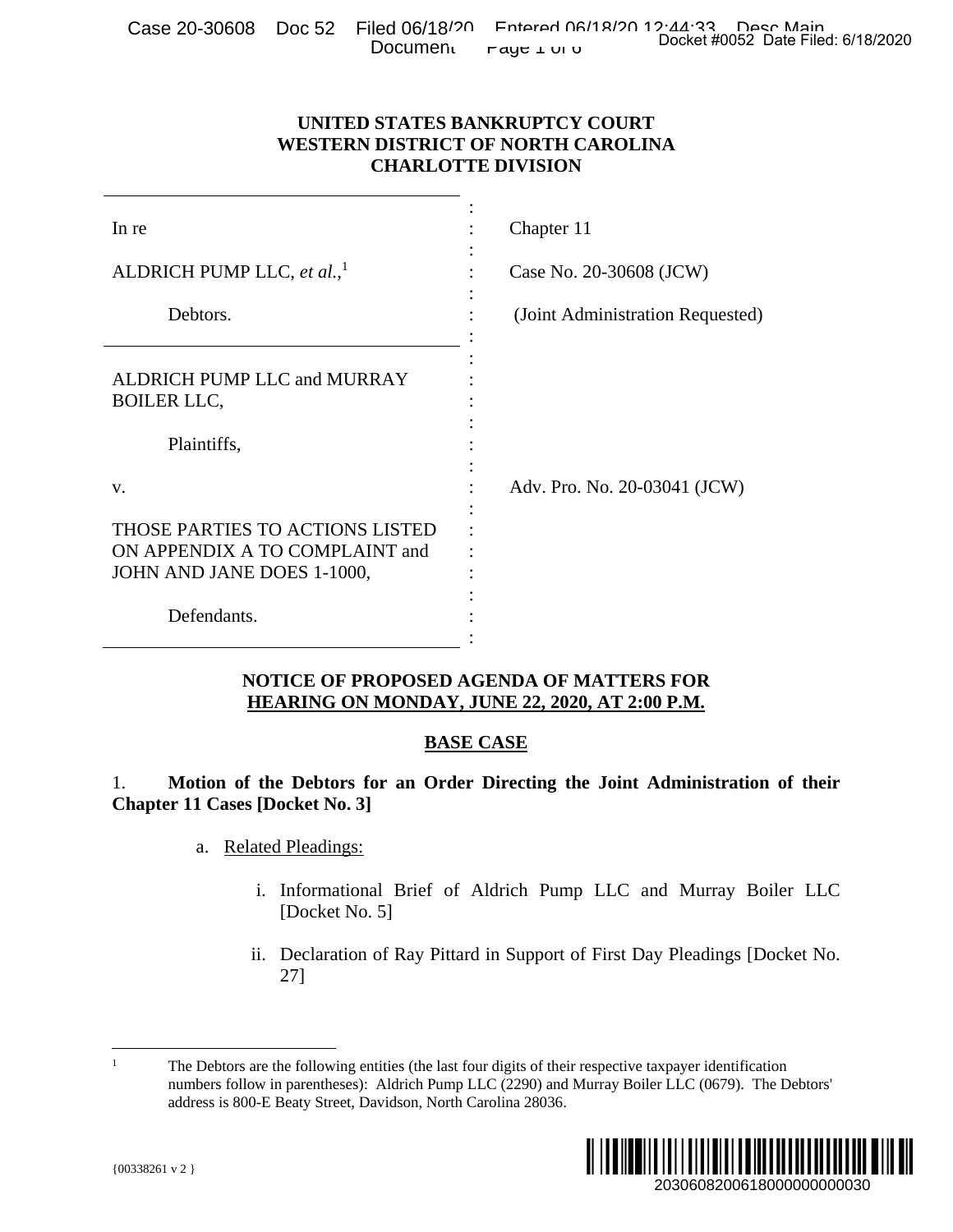Case 20-30608 Doc 52 Filed 06/18/20 Entered 06/18/20 12:44:33 Desc Main Document Page 2 of 6

- iii. Declaration of Allan Tananbaum in Support of Debtors' Complaint for Injunctive and Declaratory Relief, Related Motions, and the Chapter 11 Case [Docket No. 29]
- iv. *Ex Parte* Motion of the Debtors for Entry of an Order (I) Shortening the Notice Period on First Day Pleadings Filed by the Debtors, (II) Limiting the Notice on First Day Pleadings, (III) Scheduling an Emergency Hearing on First Day Pleadings, and (IV) Approving the Form and Manner of Limited Notice Thereof [Docket No. 30]
- b. Objection Deadline: June 22, 2020, at 2:00 p.m. EST
- c. Status: This matter is going forward.

2. **Application of the Debtors for an Order Authorizing the Retention and Employment of Kurtzman Carson Consultants LLC as Claims, Noticing, and Ballot Agent [Docket No. 6]**

- a. Related Pleadings:
	- i. Informational Brief of Aldrich Pump LLC and Murray Boiler LLC [Docket No. 5]
	- ii. Declaration of Ray Pittard in Support of First Day Pleadings [Docket No. 27]
	- iii. Declaration of Allan Tananbaum in Support of Debtors' Complaint for Injunctive and Declaratory Relief, Related Motions, and the Chapter 11 Case [Docket No. 29]
	- iv. *Ex Parte* Motion of the Debtors for Entry of an Order (I) Shortening the Notice Period on First Day Pleadings Filed by the Debtors, (II) Limiting the Notice on First Day Pleadings, (III) Scheduling an Emergency Hearing on First Day Pleadings, and (IV) Approving the Form and Manner of Limited Notice Thereof [Docket No. 30]
- b. Objection Deadline: June 22, 2020, at 2:00 p.m. EST
- c. Status: This matter is going forward.

3. **Motion of the Debtors for an Order: (I) Authorizing the Filing of (A) Consolidated Master List of Creditors and (B) Consolidated List of 20 Law Firms With Significant Asbestos Cases Against the Debtors in Lieu of the List of 20 Largest Unsecured Creditors; (II) Approving Certain Notice Procedures for Asbestos Claimants; and (III) Approving the Form and Manner of Notice of Commencement of These Cases [Docket No. 7]**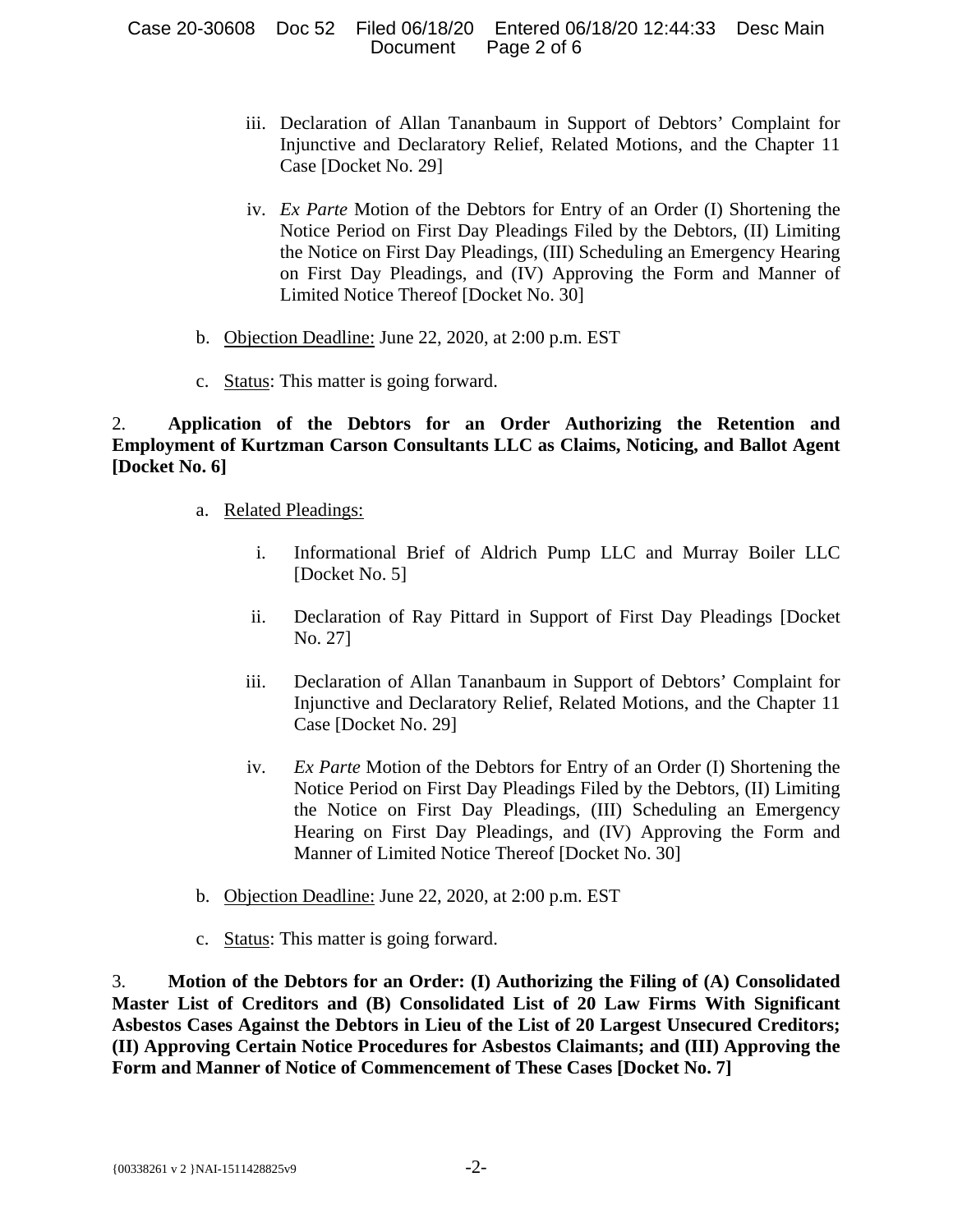### a. Related Pleadings:

- i. Informational Brief of Aldrich Pump LLC and Murray Boiler LLC [Docket No. 5]
- ii. Declaration of Ray Pittard in Support of First Day Pleadings [Docket No. 27]
- iii. Declaration of Allan Tananbaum in Support of Debtors' Complaint for Injunctive and Declaratory Relief, Related Motions, and the Chapter 11 Case [Docket No. 29]
- iv. *Ex Parte* Motion of the Debtors for Entry of an Order (I) Shortening the Notice Period on First Day Pleadings Filed by the Debtors, (II) Limiting the Notice on First Day Pleadings, (III) Scheduling an Emergency Hearing on First Day Pleadings, and (IV) Approving the Form and Manner of Limited Notice Thereof [Docket No. 30]
- b. Objection Deadline: June 22, 2020, at 2:00 p.m. EST
- c. Status: This matter is going forward.

## 4. **Motion of the Debtors for Entry of an Order Establishing Certain Notice, Case Management, and Administrative Procedures [Docket No. 8]**

- a. Related Pleadings:
	- i. Informational Brief of Aldrich Pump LLC and Murray Boiler LLC [Docket No. 5]
	- ii. Declaration of Ray Pittard in Support of First Day Pleadings [Docket No. 27]
	- iii. Declaration of Allan Tananbaum in Support of Debtors' Complaint for Injunctive and Declaratory Relief, Related Motions, and the Chapter 11 Case [Docket No. 29]
	- iv. *Ex Parte* Motion of the Debtors for Entry of an Order (I) Shortening the Notice Period on First Day Pleadings Filed by the Debtors, (II) Limiting the Notice on First Day Pleadings, (III) Scheduling an Emergency Hearing on First Day Pleadings, and (IV) Approving the Form and Manner of Limited Notice Thereof [Docket No. 30]
- b. Objection Deadline: June 22, 2020, at 2:00 p.m. EST
- c. Status: This matter is going forward.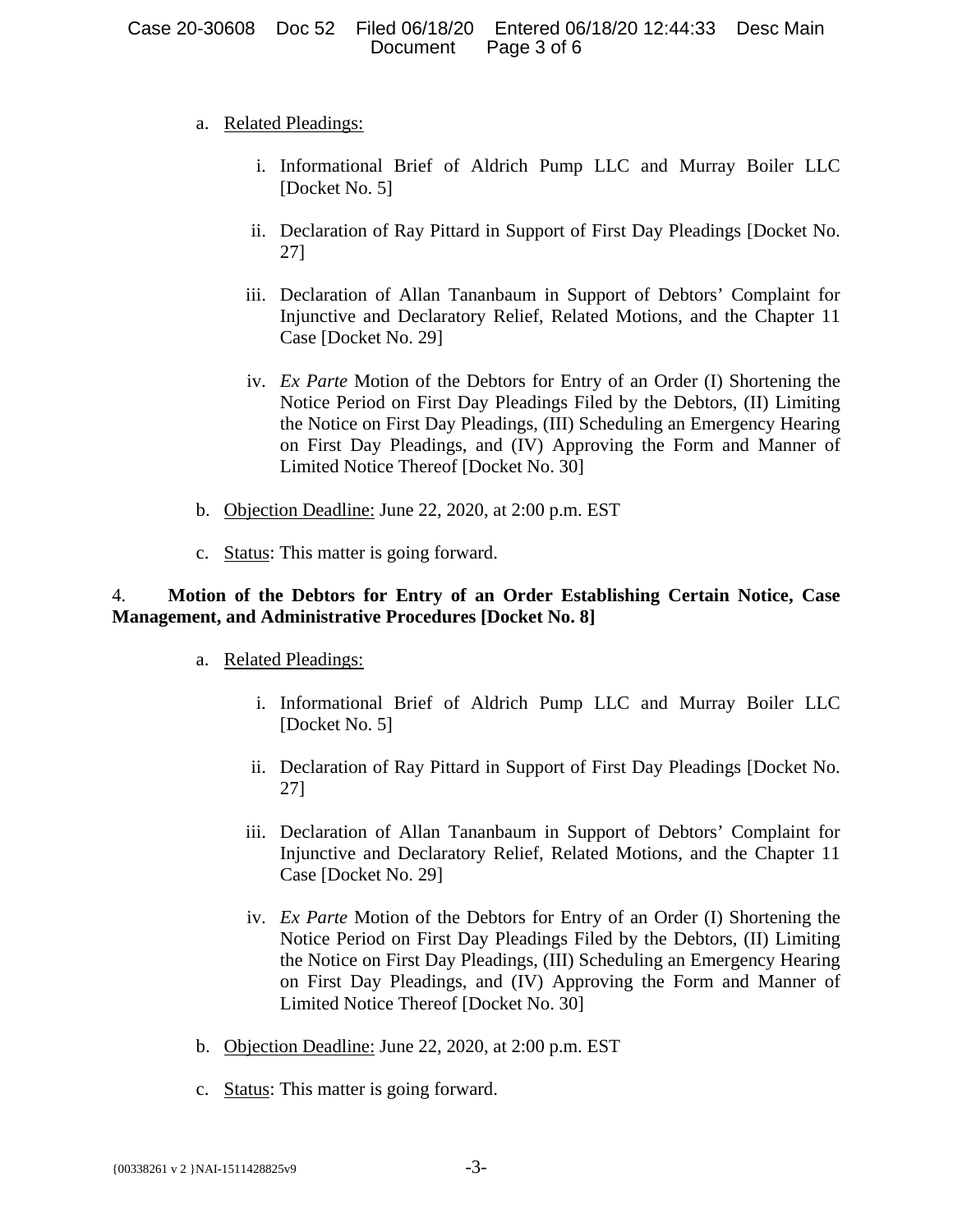Case 20-30608 Doc 52 Filed 06/18/20 Entered 06/18/20 12:44:33 Desc Main Document Page 4 of 6

5. **Motion of the Debtors for an Order: (I) Approving the Continued Use of Their Bank Accounts, Cash Management System, and Business Forms; (II) Granting a Waiver of the Requirements of Section 345(b) of the Bankruptcy Code; and (III) Authorizing the Debtors' Banks to Charge Certain Fees and Other Amounts [Docket No. 9]**

- a. Related Pleadings:
	- i. Informational Brief of Aldrich Pump LLC and Murray Boiler LLC [Docket No. 5]
	- ii. Declaration of Ray Pittard in Support of First Day Pleadings [Docket No. 27]
	- iii. Declaration of Allan Tananbaum in Support of Debtors' Complaint for Injunctive and Declaratory Relief, Related Motions, and the Chapter 11 Case [Docket No. 29]
	- iv. *Ex Parte* Motion of the Debtors for Entry of an Order (I) Shortening the Notice Period on First Day Pleadings Filed by the Debtors, (II) Limiting the Notice on First Day Pleadings, (III) Scheduling an Emergency Hearing on First Day Pleadings, and (IV) Approving the Form and Manner of Limited Notice Thereof [Docket No. 30]
- b. Objection Deadline: June 22, 2020, at 2:00 p.m. EST
- c. Status: This matter is going forward.

#### **ADVERSARY PROCEEDING**

6. **Motion of the Debtors for an Order (I) Preliminarily Enjoining Certain Actions Against Non-Debtors, or (II) Declaring that the Automatic Stay Applies to Such Actions, and (III) Granting a Temporary Restraining Order Pending a Final Hearing [Docket No. 2]**

- a. Related Pleadings:
	- v. Debtors' Complaint for Injunctive and Declaratory Relief (I) Preliminarily Enjoining Certain Actions Against Non-Debtors, (II) Declaring that the Automatic Stay Applies to Such Actions, and (III) Granting a Temporary Restraining Order Pending a Final Hearing [Docket No. 1]
	- vi. Declaration of Allan Tananbaum in Support of Debtors' Complaint for Injunctive and Declaratory Relief, Related Motions, and the Chapter 11 Case [Docket No. 3]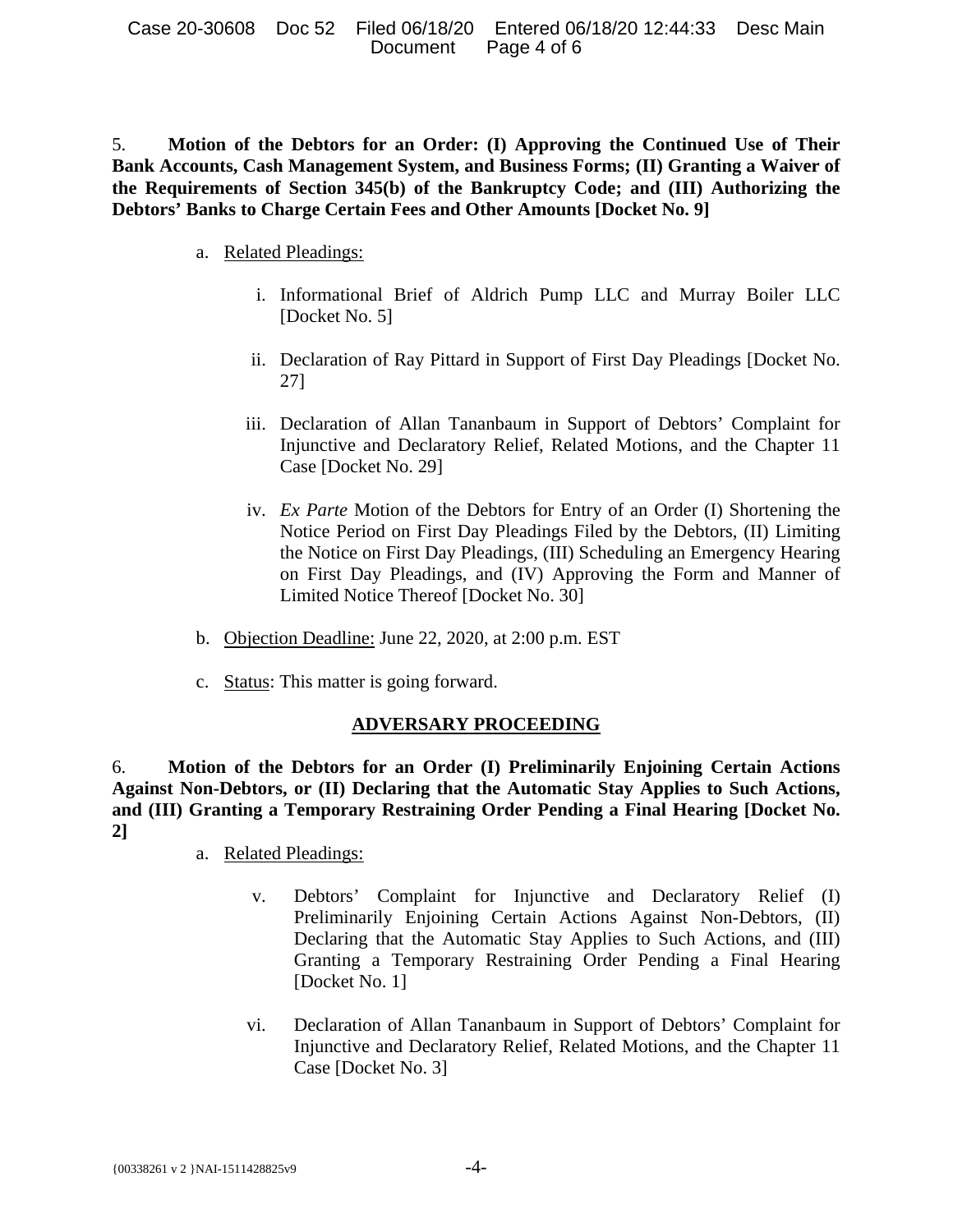#### Case 20-30608 Doc 52 Filed 06/18/20 Entered 06/18/20 12:44:33 Desc Main Document Page 5 of 6

- vii. *Ex Parte* Motion of the Debtors Requesting Authority to Exceed Maximum Page Limit [Docket No. 5]
- viii. *Ex Parte* Motion of the Debtors for Entry of an Order (I) Shortening the Notice Period for Adversary Proceeding Pleadings filed by the Debtors, (ii) Scheduling an Emergency Hearing on the Pleadings, and (III) Approving the Form and Manner of Notice Thereof [Docket No. 6]
- ix. Informational Brief of Aldrich Pump LLC and Murray Boiler LLC [Base Case, Docket No. 5]
- x. Declaration of Ray Pittard in Support of First Day Pleadings [Base Case, Docket No. 27]
- b. Objection Deadline: June 22, 2020, at 2:00 p.m. EST
- c. Status: This matter is going forward.

## 7. **Motion of the Debtors for Approval of Service Procedures for Summons, Complaint and Other Pleadings [Docket No. 4]**

- a. Related Pleadings:
	- i. Declaration of Allan Tananbaum in Support of Debtors' Complaint for Injunctive and Declaratory Relief, Related Motions, and the Chapter 11 Case [Docket No. 3]
	- ii. *Ex Parte* Motion of the Debtors for Entry of an Order (I) Shortening the Notice Period for Adversary Proceeding Pleadings filed by the Debtors, (ii) Scheduling an Emergency Hearing on the Pleadings, and (III) Approving the Form and Manner of Notice Thereof [Docket No. 6]
	- iii. Declaration of Ray Pittard in Support of First Day Pleadings [Base Case, Docket No. 27]
- b. Objection Deadline: June 22, 2020, at 2:00 p.m. EST
- c. Status: This matter is going forward.

**Virtual Hearing Instructions: In response to the COVID-19 pandemic, the hearing will be held via video conference and telephone conference using ZoomGov.com. All parties who intend to appear by ZoomGov.com (either by video or telephonically) should contact**  Ursula Hamilton at ursula c hamilton@ncwb.uscourts.gov by June 22, 2020, at 10:30 a.m. **for the needed link, codes and dial-in information. Parties who plan to speak via ZoomGov.com should plan to wear headphones, if available, to prevent feedback.**